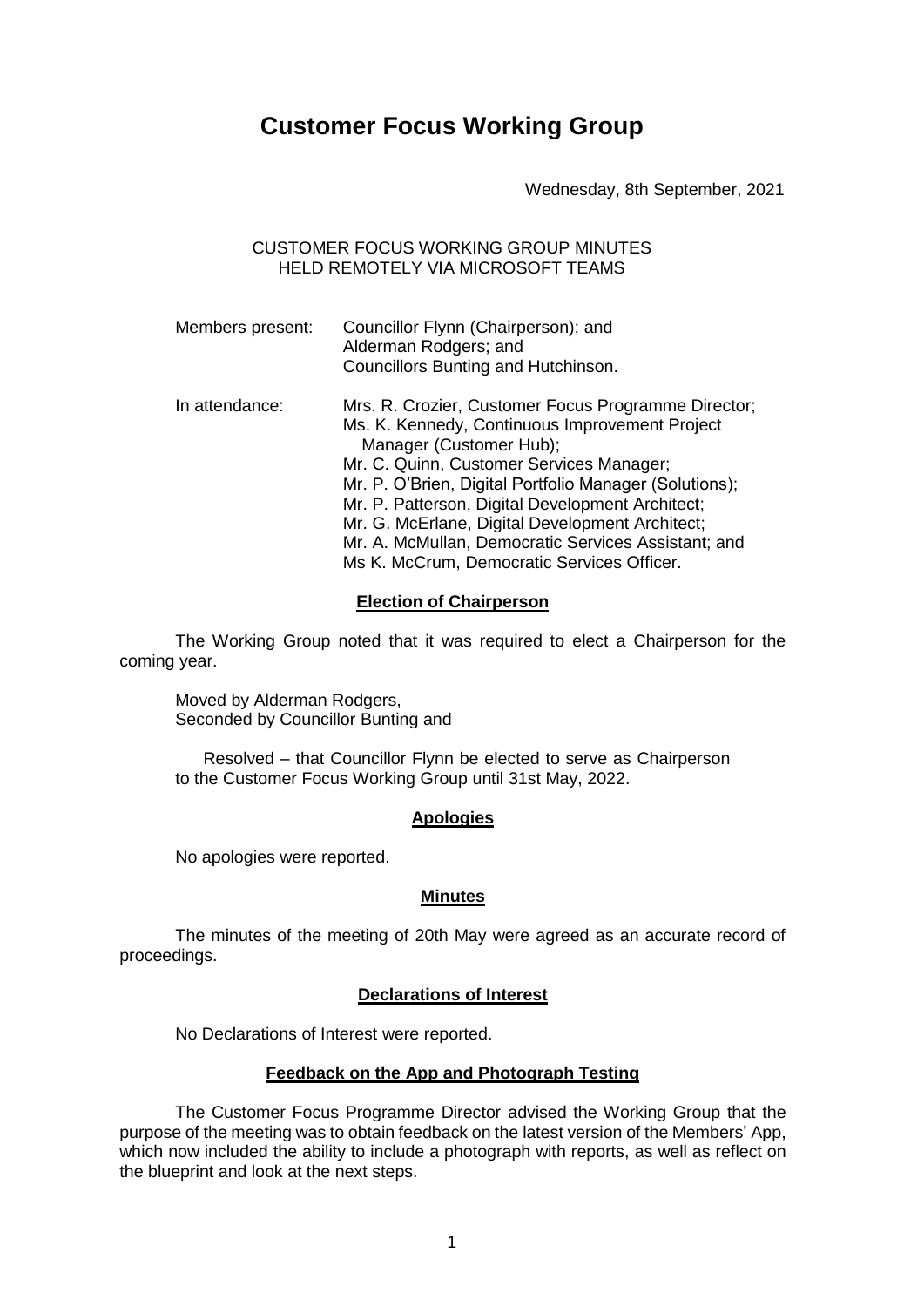The Digital Development Architect reminded the Working Group that the beta version of the Members' App had been released on 1st August with focused testing sessions held on 17th and 19th August, however, due to summer holidays, testing had been limited. As a result, a 1-page process document had been produced and circulated to the Members, with some further feedback obtained as a result.

The Working Group was presented with the process document whilst a test case was submitted to the App by way of a demonstration. The Digital Development Architect confirmed that there were 2 ways in which to submit a request, either via the main menu or via a quick create button. He added that once a request was categorised, with further details added and then saved, the option to add a photograph would become available. He stated that there was an in-built 30-minute delay between the 2 steps to enable a picture to be uploaded before it was submitted to the Customer Hub. He confirmed that a queuing system was in place for all requests, whether received via the Members' App or via email.

The Members discussed their experience of using the system, with some feeling that the response times were too long and had led to frustration from both Councillors and the public. Others stated that, while they had not used the App extensively, they were pleased with the user experience and response times. A Member suggested that it might take time for these new processes to become established with Elected Members who were used to other methods of communication.

The Customer Focus Programme Director welcomed the feedback which had been provided and reassured the Working Group that staffing resources had stabilised with a full compliment of staff now fully trained. She added that meetings had taken place between the Customer Focus team and relevant departments and services to ensure that requests were being dealt with in a timely manner.

She also advised that the Customer Hub was designed to add value to communications between Councillors, the public, and the Council, rather than replace exiting relationships. She made reference to feedback that had requested that phone numbers were added to the Members' App to enable direct contact to be made with relevant staff, and stated that further improvements would be made to ensure that the systems were assisting Councillors with their constituency work.

The Customer Services Manager encouraged the Members to contact staff whenever they, or their constituents, experienced problems with the Hub. He advised of imminent changes to the telephony system for customers which would improve their experience, and confirmed that requests were being monitored to ensure that they were being dealt with as efficiently as possible. He also explained that the data from cases was beginning to be used to help teams build up a picture of consistent problems.

Discussion took place regarding the format of certain screens on Apple Phones in comparison to Android phones, and difficulties which had been experienced in closing screens as a result. The Digital Services Team undertook to actively review this issue.

The Chairperson underlined that the Customer Hub's implementation was a process that needed to be worked through with further versions and testing to be welcomed and the Working Group noted the progress that had been made to date.

## **Phase 2 App Launch schedule for all Elected Members**

The Continuous Improvement Project Manager presented the proposed schedule for the roll-out of the latest version of the Members' App, as follows: